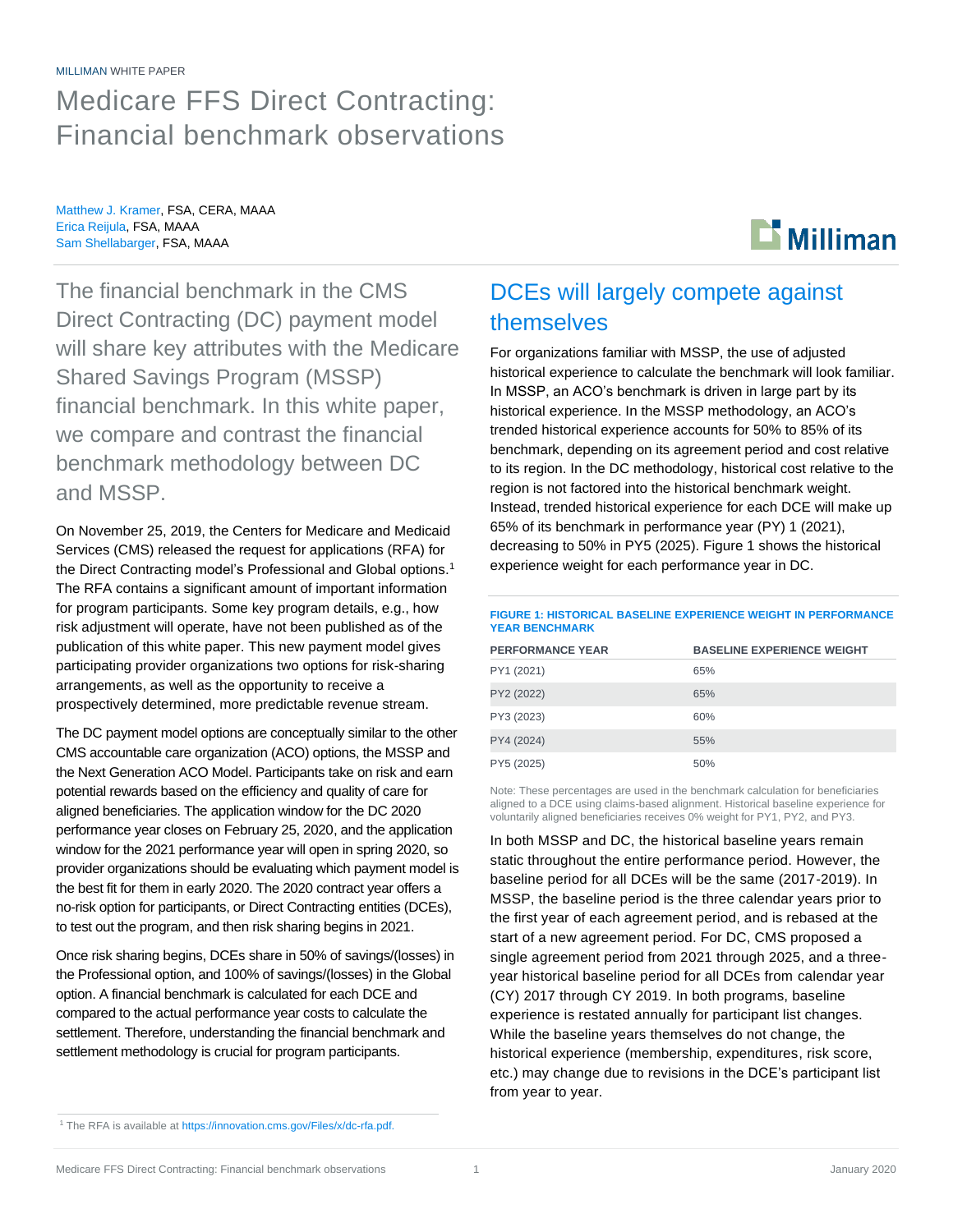The historical base year weighting for the baseline period in DC also mirrors the methodology that is used for an ACO's first agreement period under MSSP. Baseline years (BY) 1, 2, and 3 (2017, 2018, and 2019) will have 10%, 30%, and 60% weight, respectively, for the component of the benchmark determined by historical expenditures. This is consistent with an MSSP ACO's first agreement period, in which the same weights apply (10%/30%/60% for BY1/BY2/BY3).

Additionally, CMS will apply a number of adjustments to the riskadjusted, trended, and regionally blended performance year benchmark. Under the Global model, a discount will be applied to the benchmark. The discount is equivalent to 2% of the benchmark for PY1 and PY2. The discount will increase by 1% each subsequent year (increasing to 5% by PY5). Thus the benchmark will decrease over time for the Global model, all else being equal.

As with MSSP, participants in DC will largely compete against themselves because the majority of the financial benchmark will be determined from the DCE's experience. DCEs with favorable historical baselines (i.e., higher 2017 through 2019 expenditures) may be in a good position to succeed in DC.

## There is a partial reward for efficiency attained before the agreement period

The DC model will incorporate regional expenditures into the historical baseline expenditures. Unlike in the Next Generation ACO model, there will be no explicit adjustment for "efficient organizations" (i.e., those with lower costs than their region) or "inefficient organizations" (i.e., those with higher costs than their region). However, regional expenditures will be blended with the DCE's historical benchmark expenditures. If a DCE's historical expenditures are lower than the regional average expenditures, blending the regional expenditures into the historical baseline experience will favor the DCE by increasing the benchmark. In that way, the DCE will be rewarded for efficiency attained before the agreement period. This same reward exists in MSSP, where the ACO's historical baseline expenditures are blended with regional experience.

A DCE's regional expenditures will be blended into historical baseline expenditures with a weight of 35% for PY1 (i.e., CY 2021). This percentage will grade up over time, reaching 50% by PY5 (CY 2025). Unlike MSSP, these percentages will not be based on whether the DCE has higher or lower per capita spending than its region. For DC, CMS will limit the upward regional adjustment at 5% of the fee-for-service (FFS) U.S. per Capita Cost (USPCC) for the performance year, and will limit the downward adjustment at 2% of FFS USPCC. This contrasts with the symmetrical limit in MSSP of ±5% of national assignable per

capita expenditures. A DCE may be eligible for a 5% reward for efficiency relative to its region, just as an MSSP ACO is, but a DCE is not subject to as large of a potential downward regional adjustment to the benchmark as in MSSP.

For the DC program, regional expenditures will come from a new "Adjusted MA Rate Book," with the goal of further aligning Medicare FFS and Medicare Advantage (MA) payment policies. The Adjusted MA Rate Book contains county-level Medicare Advantage plan payments. It is expected to differ from the current MA Rate Book in three key ways:

- 1. CMS will omit adjustments that are not relevant to DC, such as the Quality Bonus Payment (QBP) for MA star ratings.
- 2. CMS will adjust for differences in expenditure types that are not relevant to DC. For example, in the MA Rate Book, county benchmarks are set at one of four quartile levels. For 2020, each county's benchmark was set at 95%, 100%, 107.5%, or 115% of the FFS projected rate for that county. The percentage is set based on the county's quartile for average per capita Medicare FFS spending in the most recent data year. The 95% adjustment is applied to the quartile with the highest per capita Medicare FFS spending, 100% for the second-highest, and so forth. CMS has stated that it might not apply this quartile rule in the Adjusted MA Rate Book. The quartile adjustment has a dampening effect on county-level projections, decreasing the benchmark for counties with higher per capita allowed amounts and increasing the benchmark for counties with lower per capita allowed amounts. If the quartile adjustments are not removed, the effect of regional adjustments will be dampened.
- 3. CMS will adjust for the fact that the MA Rate Book is based on experience for all Medicare FFS beneficiaries. DCE-aligned beneficiaries must be enrolled in both Medicare Parts A and B, so FFS enrollees who are not enrolled in both Medicare Parts A and B may be excluded from the Adjusted MA Rate Book.

When determining the benchmark, the definition of a region used for DC is the same as the definition for MSSP: it consists of a membership-weighted average of all counties in which at least one aligned beneficiary resides.

In DC, like in MSSP, provider organizations are rewarded for historical experience efficiencies relative to their regional averages. However, in DC these benchmark adjustments are based on a new Adjusted MA Rate Book, rather than average FFS expenditures for an assignable population. The methodology details for the Adjusted MA Rate Book are still uncertain as of the date of publication for this article and could be a significant consideration for prospective participants.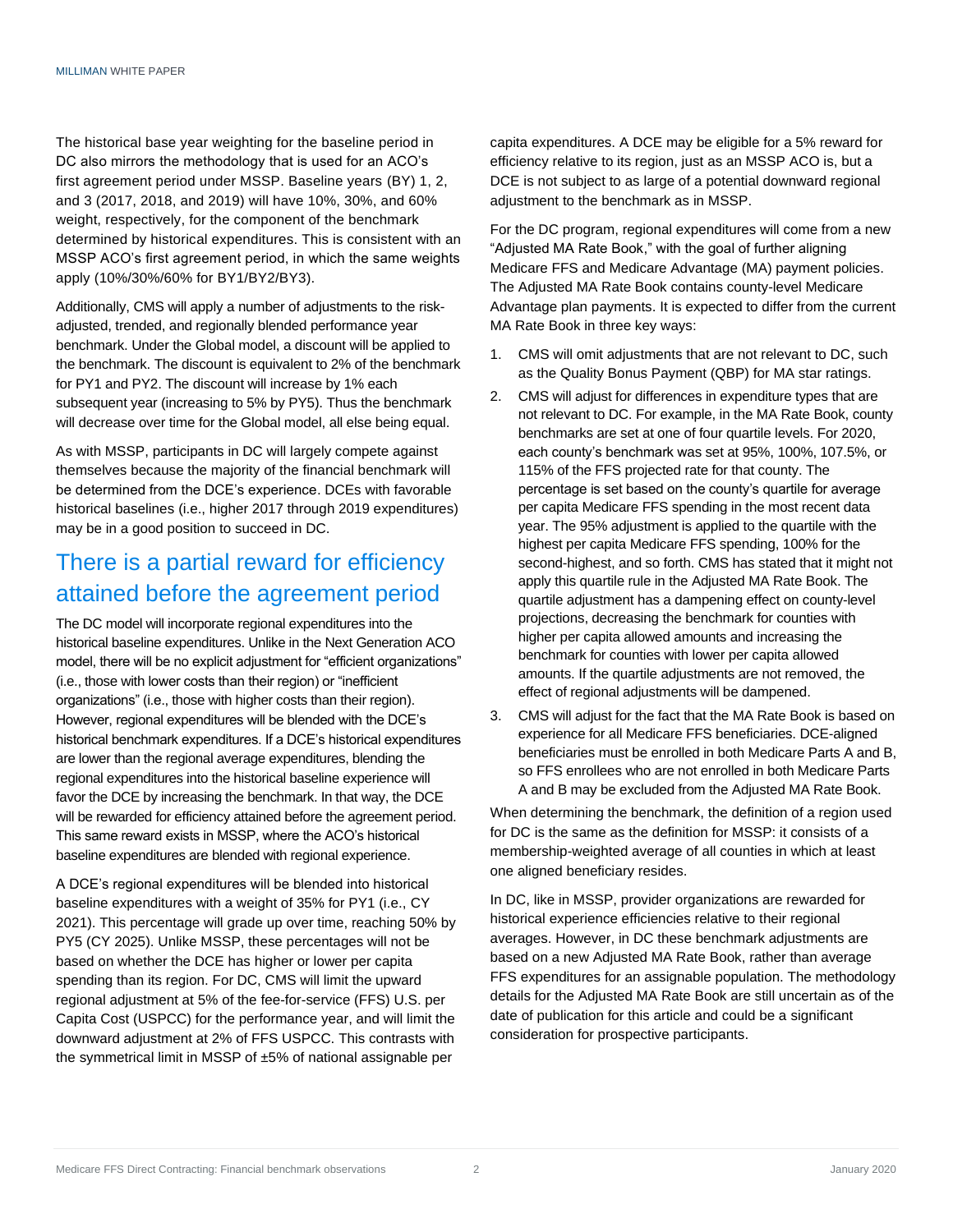## Depending on the risk track, a significant amount of revenue is at risk

Like MSSP and Next Generation ACO participants, DCEs are at risk for the total cost of care. DCEs will share in 50% of savings/(losses) in the Professional option and 100% in the Global option. Both options include caps on the percentage of shared savings/(losses) that vary based on performance and election of optional stop-loss arrangements.

Both DC options will have capitated and Advanced Payment components that DCEs will be required to select. The two capitation options available for DCEs, Total Care Capitation and Primary Care Capitation, are summarized in Figure 2.

Each DCE will be comprised of DCE Participant Providers and may include Preferred Providers. CMS will use only DC Participant Providers to determine beneficiary alignment; Preferred Providers do not drive alignment or report quality metrics. DCE Participant Providers will be required to participate in the capitated model selected by the DCE. Capitated payments will be for all DCE Participant Providers and those Preferred Providers who have opted into the capitated arrangement. Preferred Providers identified by the DCE can opt into the capitation arrangement and select the percentage of claims payments they would like to have reduced under the capitated model.

As noted in Figure 2, DCEs selecting Primary Care Capitation will receive capitated payments equal to 7% of the estimated total cost of care. CMS anticipates this payment will be greater than actual historical primary care expenditures for a DCE. The difference between the Primary Care Capitation and historical primary care expenditures is intended to be used to fund enhanced primary care services, e.g., infrastructure, technology, and tools. However, this amount will be recouped by CMS in the Final Reconciliation.

The Advanced Payment is an optional component, only applicable to DCEs electing Primary Care Capitation, applying to non-primary care FFS claims that are not under the capitated arrangements. DCEs can negotiate with their providers to agree to CMS reducing their FFS claims by a certain percentage, from 1% to 100%. In exchange, CMS will make a monthly Advanced Payment to the DCE for an equivalent amount based on historical utilization for aligned members. The DCE is then responsible for paying those providers based on the agreement with those providers. The payments made to the DCE will be reconciled against actual FFS claims during the final financial reconciliation.

The capitation and Advanced Payment are significantly different from the MSSP methodology, in which the actual total cost of care is compared to a risk-adjusted, trended, and regionally blended benchmark with only relatively minor adjustments.

Under both the Professional and Global models, 5% of the Performance Year Benchmark will be withheld by CMS each year for quality performance. DCEs will have the opportunity to earn back the quality withhold based on performance relative to a set of quality measurements and continuous improvement or sustained exceptional performance (CI/SEP) criteria. CI/SEP targets will be designed to incentivize high-performing DCEs to continue to improve. PY1 will be based on a pay-for-reporting structure while actual quality results will be used in PY2 through PY5. To determine the quality bonus payment, the quality score (QS) will be multiplied by 5% if CI/SEP is achieved and by 2.5% if CI/SEP is not achieved.

In addition, CMS plans to create a High Performers Pool (HPP) funded by quality withholds that are not earned back by DCEs that achieve CI/SEP. Because PY1 will be based on reporting only, the HPP will not apply until PY2. Details regarding the criteria to qualify for HPP payments are not yet defined. Figure 3 shows examples of the flow of funds under the discount and quality incentive programs. Note that Figure 3 does not incorporate savings or losses due to a DCE's total cost of care performance compared to the Performance Year Benchmark. The illustrations in Figure 3 are intended only to show the impacts of the quality incentive programs.

#### **FIGURE 2: CAPITATION OPTIONS UNDER DC**

| <b>CAPITATION</b>                 | <b>DESCRIPTION</b>                                                                                                                                                     | <b>AVAILABLE TO</b><br><b>PROFESSIONAL?</b> | <b>AVAILABLE TO</b><br>GLOBAL? |
|-----------------------------------|------------------------------------------------------------------------------------------------------------------------------------------------------------------------|---------------------------------------------|--------------------------------|
| <b>Total Care</b><br>Capitation   | Capitated payment per<br>beneficiary per month<br>(PBPM) for all services.<br>Payment will reflect the<br>estimated total cost of care*<br>for the aligned population. | <b>No</b>                                   | Yes                            |
| <b>Primary Care</b><br>Capitation | Capitated payment PBPM<br>for primary care services.<br>Payment will equal 7% of<br>estimated total cost of care*<br>for the aligned population.                       | Yes                                         | Yes                            |

\* Total cost of care defined as the risk-adjusted, trended, and regionally blended benchmark.

#### **FIGURE 3: DC QUALITY WITHHOLD ILLUSTRATION**

| <b>CI/SEP CRITERIA</b><br><b>ACHIEVED?</b> | <b>YES</b>                    | <b>NO</b>        |
|--------------------------------------------|-------------------------------|------------------|
| <b>Quality Withhold</b>                    | 5%                            | 5%               |
| <b>Quality Withhold Returned</b><br>to DCE | $OS \times 5\%$               | QS x 2.5%        |
| Contribute Unearned<br>Withhold to HPP?    | Yes                           | <b>No</b>        |
| Revenue to HPP                             | $5\% - (QS \times 5\%)$       | $0\%$            |
| Revenue to CMS                             | $0\%$                         | 5% - (QS x 2.5%) |
| <b>Quality-Based Revenue</b><br>to DCE     | $(QS \times 5\%)$ + HPP bonus | QS x 2.5%        |